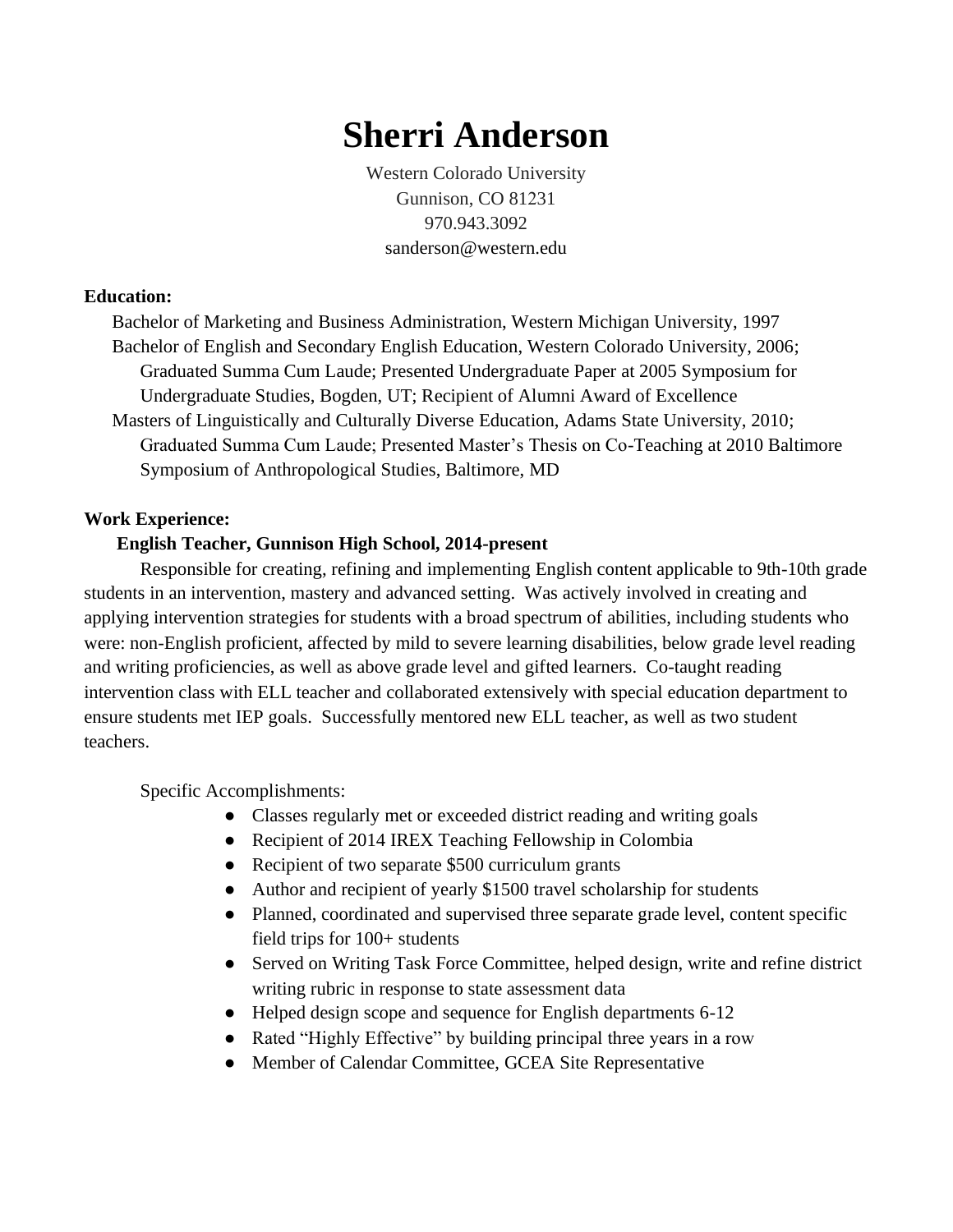#### **English Language Learners Teacher, Gunnison High School, 2008-2014**

Responsible for all aspects of integration of non-English proficient students. Created programming for newcomers (those students who spoke little to no English), as well as tracking and transitioning those students approaching native speaker fluency. Also provided curriculum support to students transitioning from limited to full English. Additionally, trained content teachers and administration in all aspects of second language acquisition and best teaching practice for ELL learners. Collaborated and co-taught with content teachers to ensure best practices. Analyzed and disseminated state and building assessment data to content teachers. Advocated for families and students at the building, district and community level. Partnered with several community organizations to advocate for immigrant rights.

## Specific Accomplishments:

- Created position from scratch
- Created LULAC, a student run minority leadership organization
- Recipient of annual \$500 Kiwanis grant for students to attend Cherry Creek Diversity Conference
- Teacher of the Year 2012
- Led several staff trainings on ELL teaching strategies
- Students consistently met or exceeded WIDA language goals
- Successfully advocated for soccer program at GHS

## **Head Coach, Gunnison High School Speech and Debate, 2013-present**

Inherited fledgling speech and debate program and grew participation from 6 to 25+ students. Transitioned team from festival team that competed in less than 5 meets per season to competitive, tournament team that travels across the state to compete in ten or more meets per year. Created fundraising opportunities and collaborated with college professors and community organizations. Developed curriculum for a speech and debate course.

Specific Accomplishments:

- Hosted 2019 Western Slope National Qualifiers at GHS for 150+ students and 75+ judges with zero net cost to district
- Coached National Qualifiers 2019, 2020
- Attended National Speech and Debate Tournament, Dallas, TX 2019
- Coached several state champions and team won several regional tournaments
- Created inaugural Maggie Long Award, which is awarded every year at the state tournament
- Team received Charter Status by the National Speech and Debate Association, 2019 (highest honor given to a team by the NSDA)